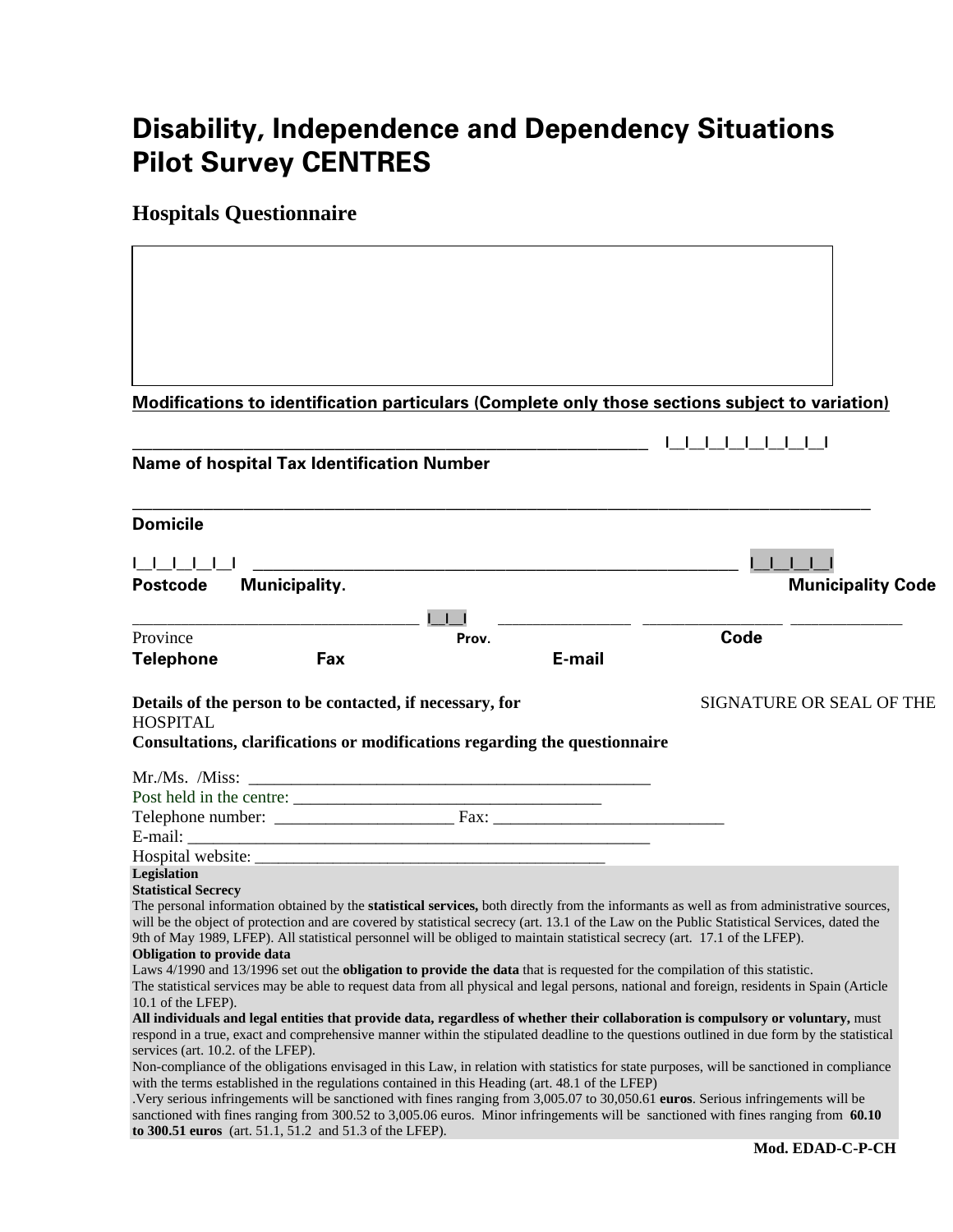## **General instructions**

**Information unit: Hospitales**.

**Reference period:** data must refer to **15 January 2008 except where the question elicits information referring to a different** period.

**Structure of the questionnaire:** The questionnaire is composed of 5 sections:

- A. General data.
- B. Provision and capacity of the service
- C. Characteristics of persons residents in the hospital.
- D. Human Resources.
- E. Expenditure.

**Form of recording the data:** Write down data clearly. Do not write in the shaded areas. The financial data is requested in **euros, without including VAT**.

**Consignment term:** this questionnaire, duly completed with the required information, must be returned within a period **not exceeding 10 days.** 

#### **B. General data**

#### **A.1 Purpose of the hospital**

**Please mark the appropriate box with a cross (X)** 

| Geriatric hospital.   |                                       |
|-----------------------|---------------------------------------|
| Psychiatric hospital. |                                       |
| Other                 | $\Box$ 3 $\Rightarrow$ Please specify |
|                       |                                       |

#### **A.2 Ownership**

| Please mark the appropriate box with a cross (X) |  |  |  |  |  |  |  |  |  |  |  |  |
|--------------------------------------------------|--|--|--|--|--|--|--|--|--|--|--|--|
|--------------------------------------------------|--|--|--|--|--|--|--|--|--|--|--|--|

| PÚBLICA                  | <b>PRIVADA</b>         |
|--------------------------|------------------------|
| Estatal                  | 15<br>Con fin de lucro |
| Autonómica<br>2          | I6<br>Sin fin de lucro |
| Diputación/Cabildo<br>IЗ |                        |
| Municipal<br>4           |                        |

#### **A.3 Management**

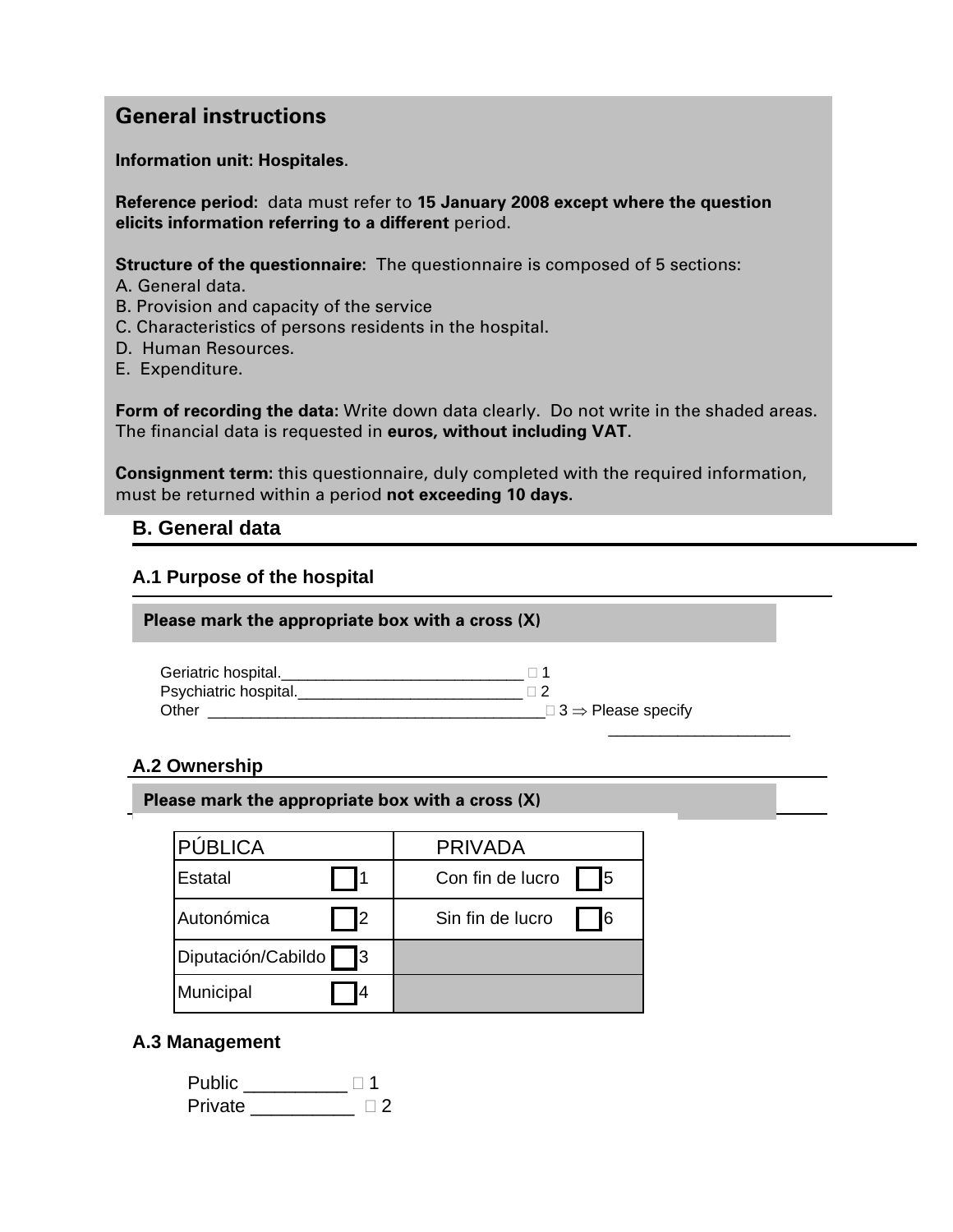#### **A.4 Financing**

| Public  | $\parallel$ 1 |
|---------|---------------|
| Mixed   | $\Box$        |
| Private | $\Box$ 3      |

## **B. Bedplaces**

- 1. Number of beds \_\_\_\_ |\_\_|\_\_|\_\_|\_\_|
- 2. Does it have allotted beds?

```
Yes \Box1 \Rightarrow Number of beds allotted | | | | |
```

```
No \sqcap 6
```
**C. Characteristics of persons residents in the hospital** 

**Please indicate the number of persons in each of the following groups. Please include only those persons resident whose stay is equal to or greater than 3 months.** 

|                        | Males | Females |
|------------------------|-------|---------|
| From 0 to 3 years      |       |         |
| From 4 to 6 years      |       |         |
| From 7 to 15 years     |       |         |
| From 16 to 19 years    |       |         |
| From 20 to 44 years    |       |         |
| From 45 to 64 years    |       |         |
| From 65 to 69 years    |       |         |
| From 70 to 74 years    |       |         |
| From 75 to 79 years    |       |         |
| From 80 to 84 years    |       |         |
| From 85 to 89 years    |       |         |
| From 90 to 95 years    |       |         |
| From 96 to 100 years   |       |         |
| 100 years old and over |       |         |
| Total                  |       |         |

#### **D. Human Resources**

## **D.1 PER D:SONNEL**

**Please indicate the effective staff at the hospital in one of the following groups. Please include voluntary staff, staff without a contract, subcontracted staff and other regular collaborators.** 

Please remember that the data must refer to 15 January 2008.  $\blacksquare$ 

1.1 Total number with disabilities\_\_\_\_\_\_\_\_\_\_\_\_\_\_\_|\_\_|\_\_|\_\_|\_\_|

2.- Total nnumber of women\_\_\_\_\_\_\_\_\_\_\_\_\_\_\_\_\_\_\_\_\_\_\_\_\_\_\_\_\_\_\_\_\_\_|\_\_|\_\_|\_\_|\_\_|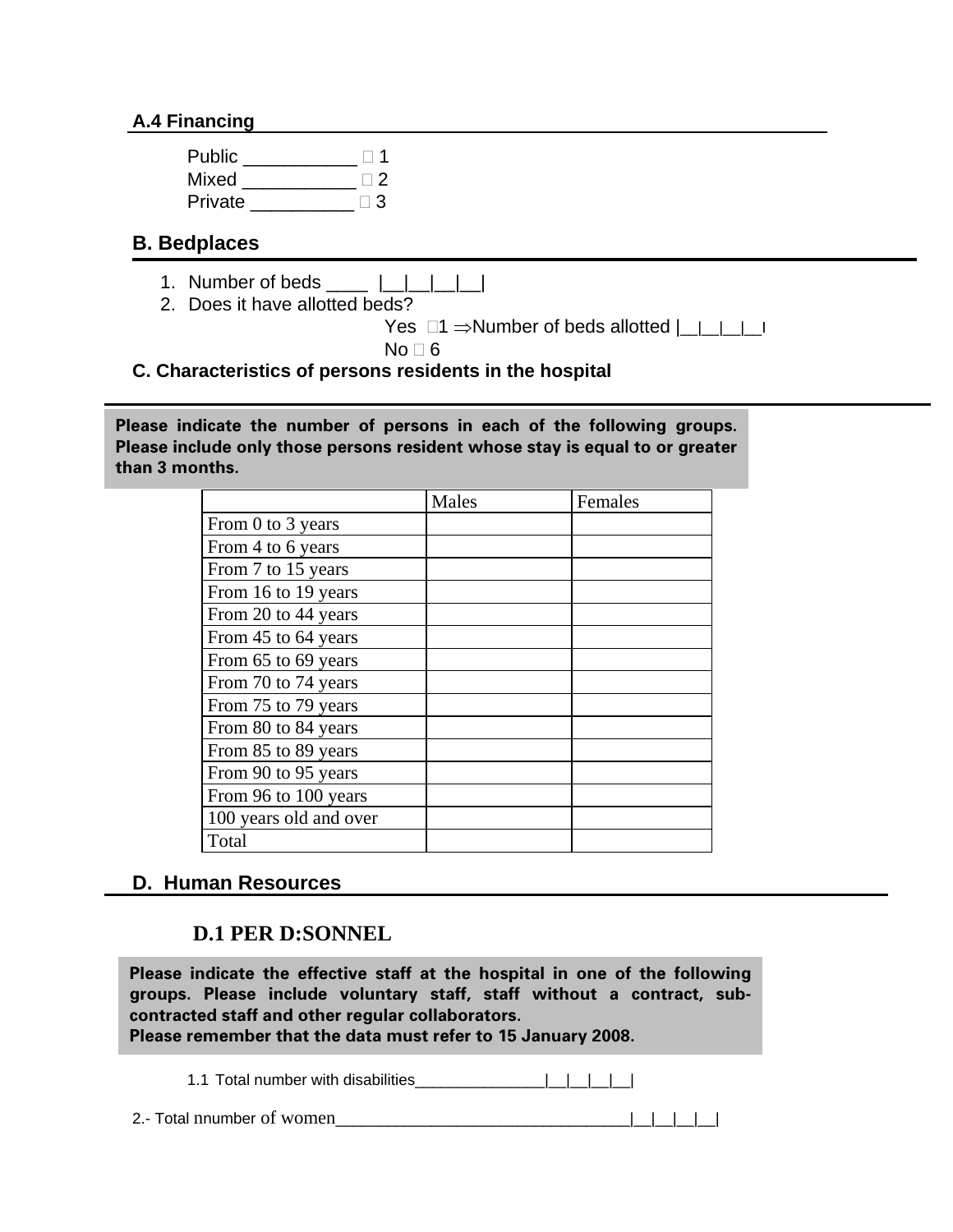2.1 Total nnumber of women with disabilities\_\_\_\_\_\_\_\_\_\_\_\_\_|\_\_|\_\_|\_\_|\_\_|\_\_|

3.- Total number of persons working full-time\_\_\_\_\_\_\_\_\_\_\_\_\_\_|\_\_|\_\_|\_\_|\_\_|

#### 4.- Total number of permanent staff

## **D.1.1 Table**

|                                                    |     |       |                                             | total no. total |         |
|----------------------------------------------------|-----|-------|---------------------------------------------|-----------------|---------|
|                                                    |     |       |                                             | of              | lno. of |
|                                                    |     |       | Total total no. of persons hours            |                 |         |
|                                                    |     |       | Total no. of permanent working per<br>staff | full-time week  |         |
| Professional category                              | no. | women |                                             |                 |         |
| <b>MANAGEMENT AND SUPPORT</b>                      |     |       |                                             |                 |         |
|                                                    |     |       |                                             |                 |         |
| 1. Management and administration.                  |     |       |                                             |                 |         |
| 2. Own maintenance and services                    |     |       |                                             |                 |         |
| 3. Contracted maintenance and services             |     |       |                                             |                 |         |
| 4. Others                                          |     |       |                                             |                 |         |
| <b>TEACHING</b>                                    |     |       |                                             |                 |         |
| 5. Teachers, Primary education teachers, classroom |     |       |                                             |                 |         |
| assistants                                         |     |       |                                             |                 |         |
| 6. Other teaching personnel                        |     |       |                                             |                 |         |
| <b>HEALTH</b>                                      |     |       |                                             |                 |         |
| 7. Nursing assistant                               |     |       |                                             |                 |         |
| 8. Registered nurses                               |     |       |                                             |                 |         |
|                                                    |     |       |                                             |                 |         |
| 9. Physiotherapist<br>10. Geriatric Specialist     |     |       |                                             |                 |         |
|                                                    |     |       |                                             |                 |         |
| 11. Psychiatric Specialist                         |     |       |                                             |                 |         |
| 12. Rehabilitation Specialist                      |     |       |                                             |                 |         |
| 13. Occupational Therapist                         |     |       |                                             |                 |         |
| 14. Other medical staff                            |     |       |                                             |                 |         |
| 15. Other health staff                             |     |       |                                             |                 |         |
| <b>PSYCHOSOCIAL</b>                                |     |       |                                             |                 |         |
| 16. Carer or assistant                             |     |       |                                             |                 |         |
| $\overline{17}$ . Teacher                          |     |       |                                             |                 |         |
| 18. Speech therapist                               |     |       |                                             |                 |         |
| 19. Monitors                                       |     |       |                                             |                 |         |
| 20. Adviser                                        |     |       |                                             |                 |         |
| 21. Educator                                       |     |       |                                             |                 |         |
| 22. Psychologist                                   |     |       |                                             |                 |         |
| 23. Psychomotrician                                |     |       |                                             |                 |         |
| 24. Psychopedagogue                                |     |       |                                             |                 |         |
| 25. Socio-cultural animation technician            |     |       |                                             |                 |         |
| 26. Social integration technician                  |     |       |                                             |                 |         |
| 27. Social Worker                                  |     |       |                                             |                 |         |
| 28. Other psychosocial staff:                      |     |       |                                             |                 |         |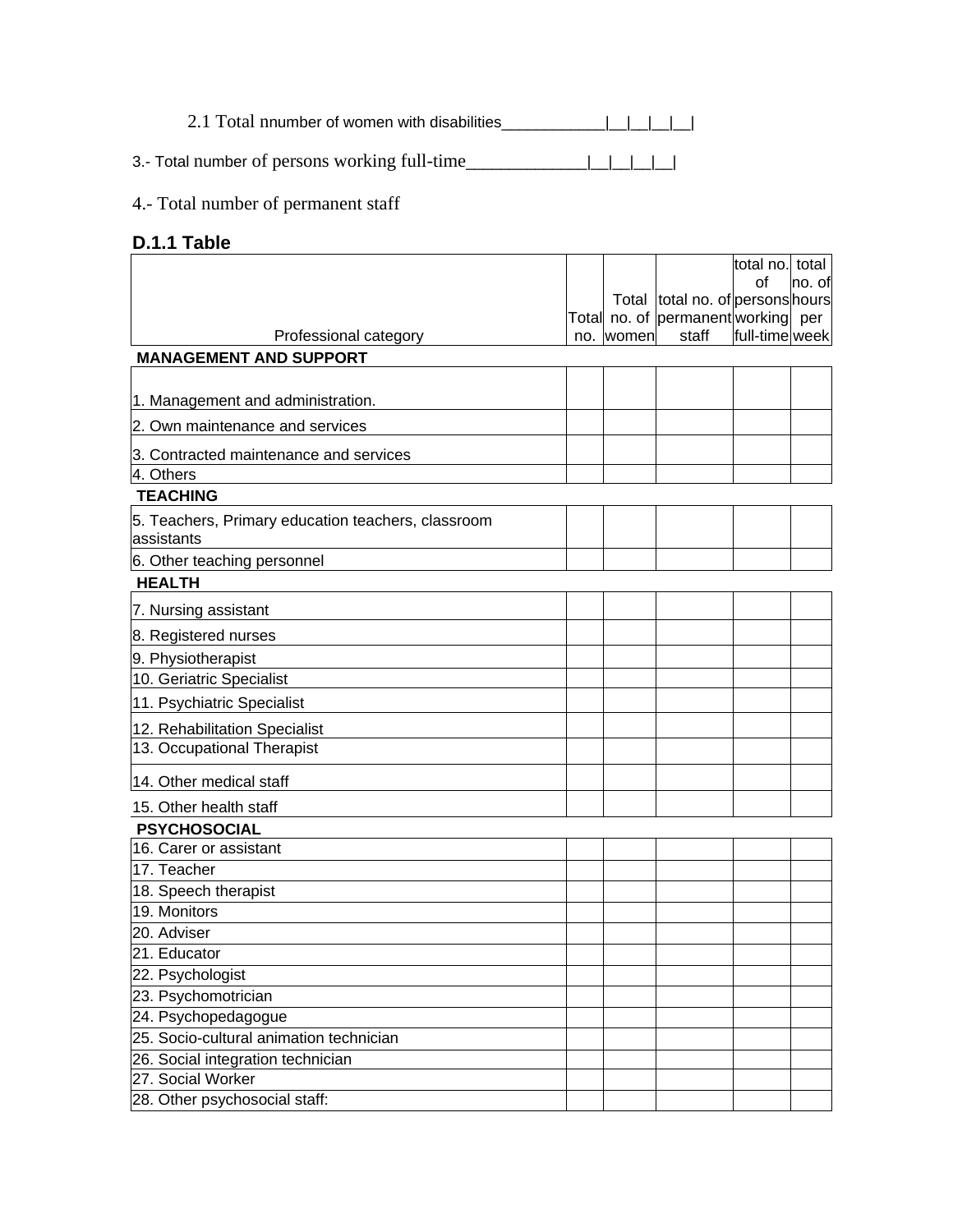## **D. 2. Activity of health and psychosocial staff in personal care**

|                                                          | Psychosocial staff | Health personnel |
|----------------------------------------------------------|--------------------|------------------|
| % of time dedicated to assisting persons in a dependency |                    |                  |
| situation with Basic Everyday Activities                 |                    |                  |
| % of time dedicated to assisting persons in a dependency |                    |                  |
| situation with other activities                          |                    |                  |
| % of time dedicated to assisting persons not in a        |                    |                  |
| dependency situation and other activities not related to |                    |                  |
| assisting persons (staff meetings, training courses,     |                    |                  |
| organising activities)                                   |                    |                  |

Please estimate the total time on a weekday of health and psychosocial and psychosocial staff in: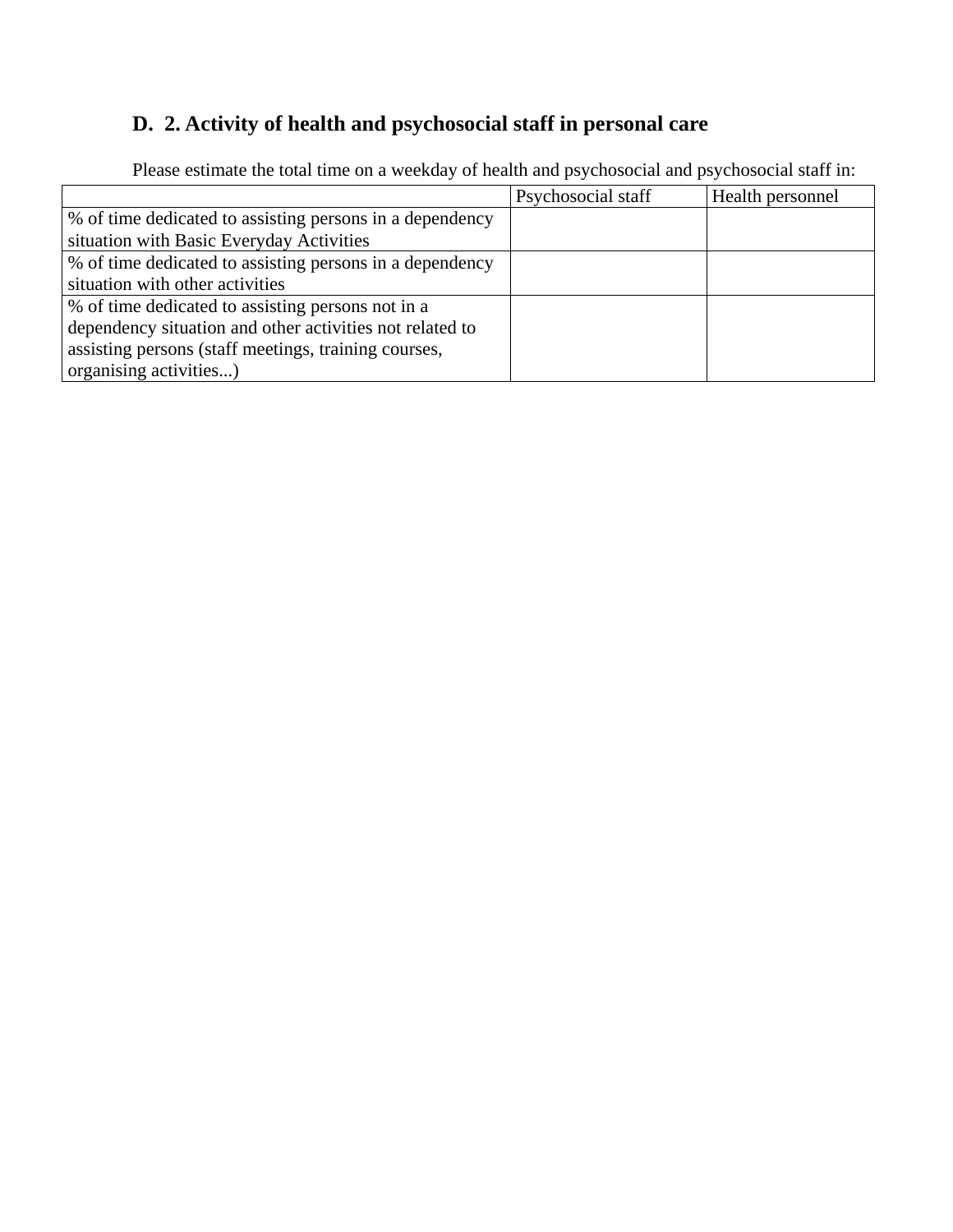## **E. Expenditure**

**Please indicate the current expenses in Thousands euros excluding VAT The reference period for this section is the total expenditure for the year 2007.**

| 1. STAFF COSTS                                                       | 1.a) DIRECT                              | Health (Doctor, Holder of a               |                    |
|----------------------------------------------------------------------|------------------------------------------|-------------------------------------------|--------------------|
|                                                                      | <b>ASSISTANCE STAFF</b>                  | University Diploma in                     |                    |
|                                                                      |                                          | Nursing, Physiotherapist,                 |                    |
|                                                                      |                                          | Occupational Therapist,                   | Value ------------ |
|                                                                      |                                          | Speech therapist, Nursing                 |                    |
|                                                                      |                                          | assistant                                 |                    |
|                                                                      |                                          |                                           | Value ------------ |
|                                                                      |                                          | Psychosocial (Social worker,              |                    |
|                                                                      |                                          | Psychologist)                             |                    |
|                                                                      | 1.b) OTHER STAFF                         |                                           | Value ------------ |
|                                                                      | 1. TOTAL STAFF EXPENDITURE $(1.a + 1.b)$ |                                           | Value ------------ |
| 2. PURCHASES                                                         | 2.a) EXPENDITURE                         | Medicines and other                       |                    |
|                                                                      | <b>ON MATERIALS</b>                      | pharmaceutical products                   | Value ------------ |
|                                                                      | <b>CONSUMED</b>                          | Consumption of medical                    |                    |
|                                                                      |                                          |                                           |                    |
|                                                                      |                                          | material:                                 |                    |
|                                                                      |                                          | Implants, ortheses and                    | Value ------------ |
|                                                                      |                                          | prostheses                                |                    |
|                                                                      |                                          | Other medical                             | Value ------------ |
|                                                                      |                                          | material consumed                         |                    |
|                                                                      |                                          | (dressings, etc)                          |                    |
|                                                                      |                                          |                                           |                    |
|                                                                      |                                          | Other purchases (food                     |                    |
|                                                                      |                                          | products, clothes and                     |                    |
|                                                                      |                                          | accessories, underwear and                |                    |
|                                                                      |                                          |                                           |                    |
|                                                                      |                                          | footwear, other supplies)                 | Value ------------ |
|                                                                      | 2.b) ASSISTANCE                          |                                           |                    |
|                                                                      | <b>SERVICES</b>                          |                                           |                    |
|                                                                      | PROVIDED BY                              |                                           |                    |
|                                                                      | <b>OTHER COMPANIES</b>                   |                                           |                    |
|                                                                      | OR PROFESSIONALS                         |                                           | Value -----------  |
|                                                                      | 2.c) Work undertaken by                  |                                           |                    |
|                                                                      | other companies:                         |                                           |                    |
|                                                                      |                                          |                                           |                    |
|                                                                      | <b>SUBCONTRACTING</b>                    |                                           |                    |
|                                                                      | (FOOD, CLEANING                          |                                           |                    |
|                                                                      | AND THE LIKE)                            |                                           | Value ------------ |
|                                                                      |                                          | 2. TOTAL EXPENDITURE ON PURCHASING (2.a + | Value ------------ |
| $2.b + 2.c)$                                                         |                                          |                                           |                    |
|                                                                      |                                          |                                           |                    |
| 3. External services                                                 |                                          |                                           |                    |
| Repairs and maintenance, Independent professional services, rentals, |                                          |                                           |                    |
| insurance, electricity and water supply and other external services. | Value ------------                       |                                           |                    |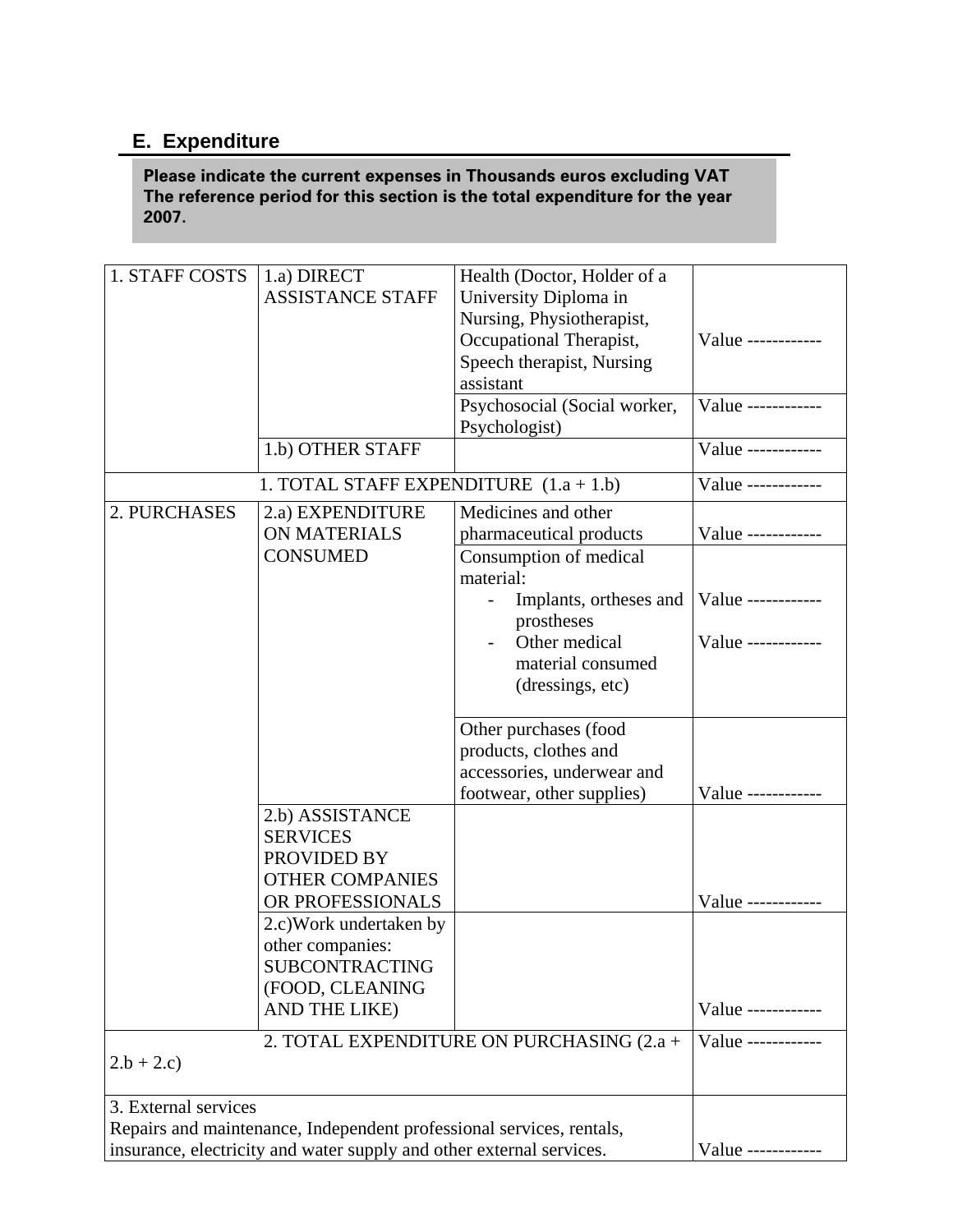| 4. ALLOCATIONS FOR AMORTISATION             | Value ------------    |
|---------------------------------------------|-----------------------|
| of tangible assets, others                  |                       |
| 5. TAXES                                    | $Value$ ------------- |
| Debentures                                  |                       |
| 6. FINANCIAL EXPENDITURE                    | Value ---             |
| 7. OTHER MANAGEMENT EXPENDITURE)            | Value ----            |
| 8. TOTAL CURRENT EXPENSES $(1+2+3+4+5+6+7)$ | Value --              |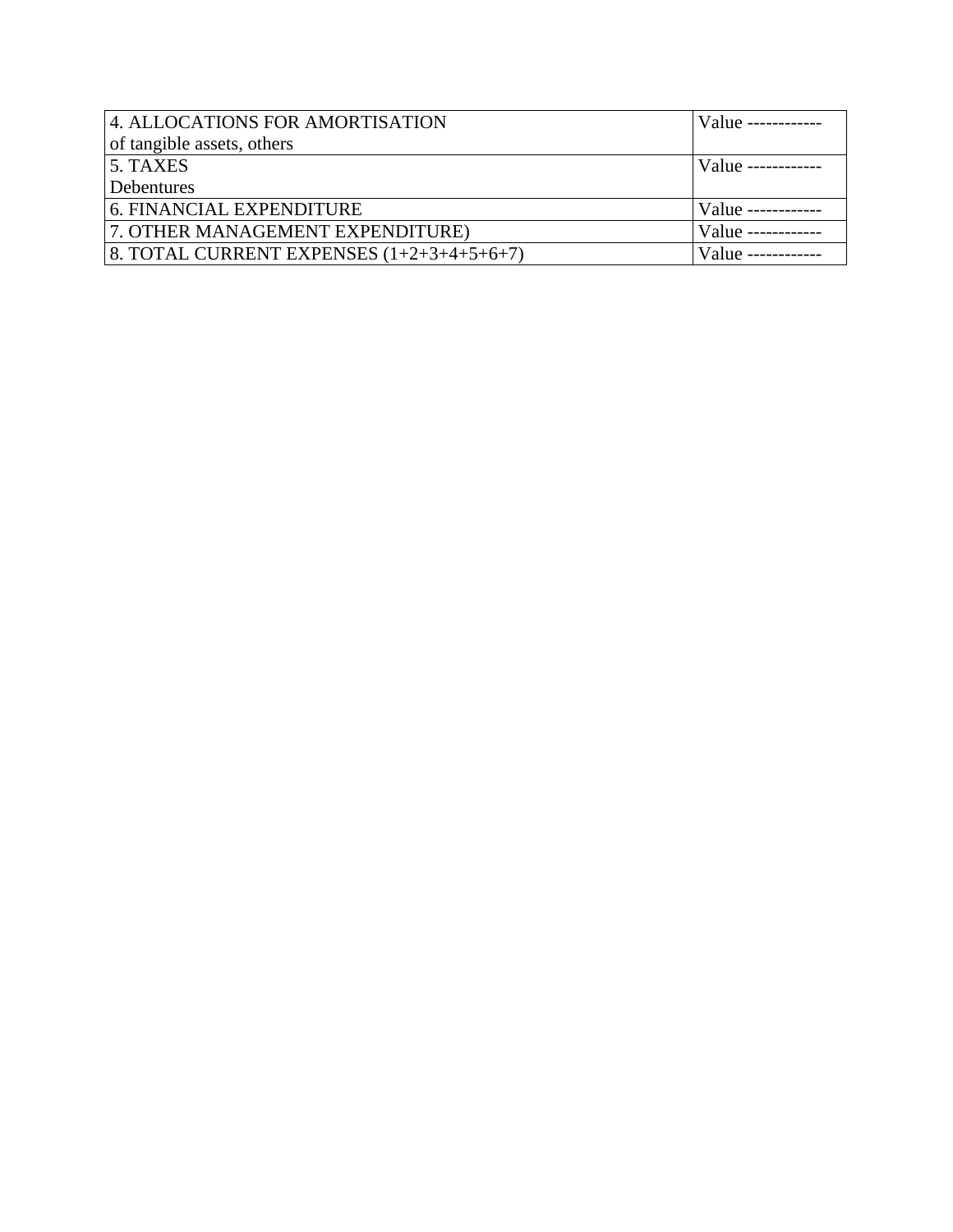#### **ANNEX:**

#### **DIDSS: : HOSPITALES.**

#### **BASIC DEFINITIONS OF HOSPITALS**

#### **GERIATRIC AND/OR LONG-STAY HOSPITALS ( WITH CONFINEMENT):**

**-Geriatric and/or Long-Stay Hospitals** Health centres aimed at the specialised and continuous assistance of interned patients (with a minimum of one night) who require health care, in general, of low complexity, due to chronic processes or because their degree of functional independence for everyday life is reduced, which they cannot provide in their domicile, and require a period of internment.

**-Mental Health or Psychiatric Hospitals**. Centres aimed at providing diagnoses, treatment and monitoring for patients who required internment due to mental illness.

#### **A.2 OWNERSHIP**

-**Ownership of centres** may be **"public"** or **"private"** according to the public or private nature of the **body which owns the centre**, regardless of whether who manages it.

-Ownership is **"public"** if it corresponds to an administrative body dependent on one or more Public administrations.

-Ownership is **"private"** if the body which owns the centre is a private body, regardless of whether it is commercial and profit-making. It may be for-profit or non-profit

#### **A.3 MANAGEMENT**

-Hospital management **may be** public or private. It is **public** when this is carried out by one or more administrative bodies dependent on the General Administration of the State, on the Autonomous Community, on the Foral Administration or on the Local territorial scope. Public management includes the fact that it may be subsidised, in other words, run by one or more public bodies. The subsidy conditions depend on a regulation or agreement between the different bodies. Management is not subsidised when it is directly carried out by the owning public body.

-Management is private when it is carried out by a private body, regardless of whether or not ownership is also private.

#### **A.4 FINANCING**

-It is public **if it is carried out by an administrative body dependent on the General Administration of the State, on the Autonomous Community or on the Local Administration. It is mixed if financing is carried out by one or more Public Administrations as well as by a private body, either for- or not-profit.** It is private if the financing of the centre's places in exclusively private.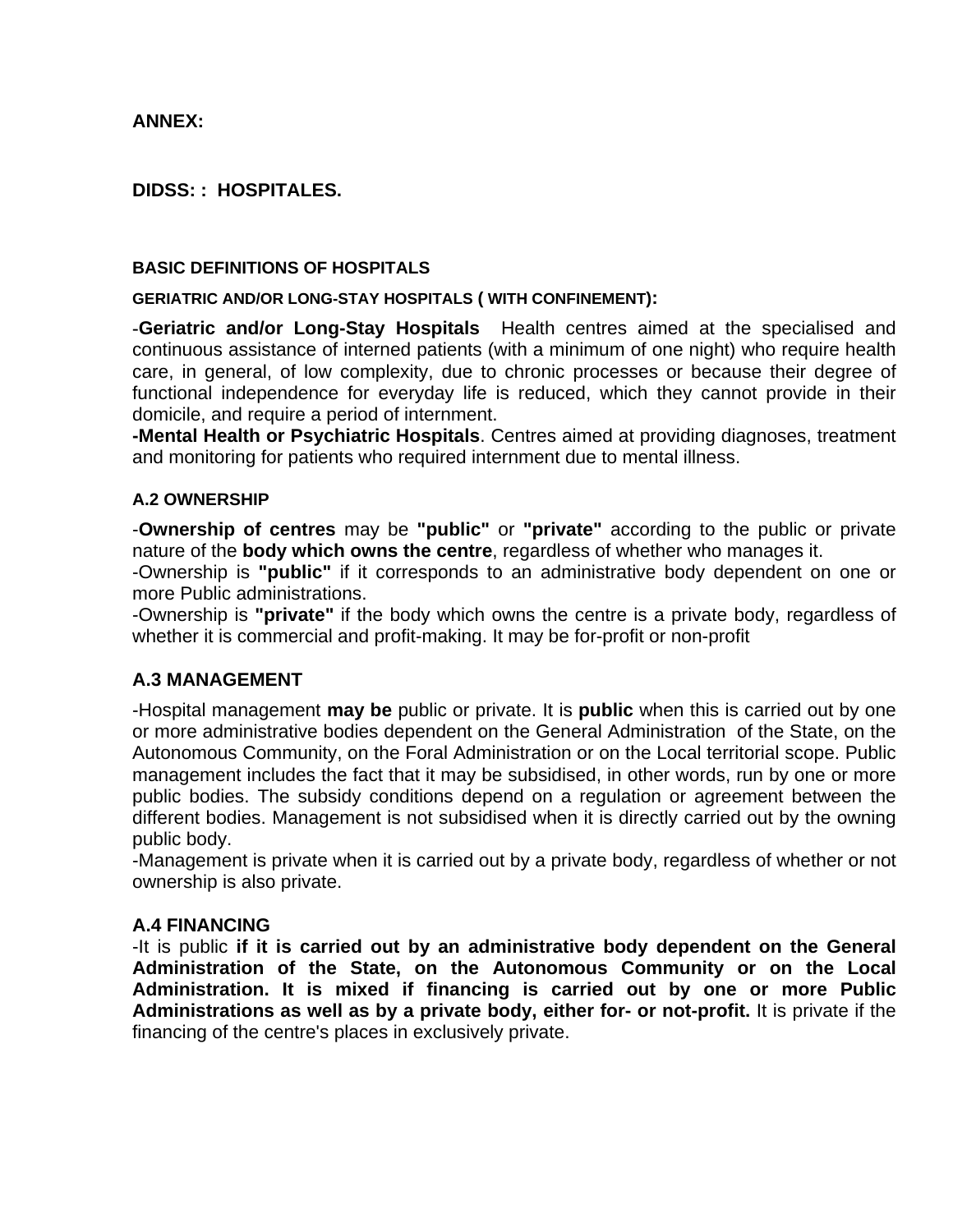#### **B- BEDPLACES**

**-The total number of hospital beds**will be taken into account**:** The number of beds available to be used and which constitute the set bedplaces as of 15 January 2008.

-The hospital may have a number of **Allotted Beds,** which entail a contract between a health establishment (private or public) and the body responsible for managing health assistance, by which the characteristics and rates of subsidisied health services and the financing of a certain number of beds intended for specific activities are determined under certain conditions .

#### **D- HUMAN RESOURCES**

-Staff providing an effective service in the residential social centre as of 15 January 2008 and not the jobs appearing as part of the staff will be recorded. Voluntary staff, staff without a contract, sub-contracted staff and other regular collaborators will be included.

-Collaborators is taken to mean staff who without a labour relationship with the centre, but performing an activity there by means of another type of contractual relationship.

-In the case of hospitals in the public sector staff performing tasks in Specialised Centres functionally dependent on the hospital with confinement **will be included.** It will include the staff at all centres functionally dependent on the surveyed hospital**.** c

-Staff commissioned to provide a service affiliated to another institution will not be recorded as effective staff

- Staff temporarily unable to work due to illness or maternity leave, and has someone standing in for them, will not be recorded as effective staff, whereas the replacement staff will be.

- Staff on an extended leave of absence will not be recorded as effective staff.

**-** Staff linked to the centre by means of a temporary contract or commissioned at the centre will be recorded as effective staff.

-Effective staff will be specified by **professional category**.

-Staff categories must be exclusive, in other words, each person must be included in a single group. Those persons will be noted by virtue of the **job they perform,** regardless of the fact that their qualifications may belong in a different category.

#### **- MANAGEMENT AND SUPPORT STAFF**

The following categories will be included:

**- Management and Administration -** Staff dedicated to management and/or administration of the centre, even though their qualifications are in medicine. A person included under this heading must not be included under other headings. Only those staff whose main activity is management or administration will be included. Example: a doctor who combines care work within the centre with management or administrative word will be recorded as medical staff.

**- Own maintenance and services** Maintenance and service staff linked by means of a contract or part of the staff at the centre, such as kitchen staff, cleaning staff, waiters, drivers, governors, reception staff, etc … will be included.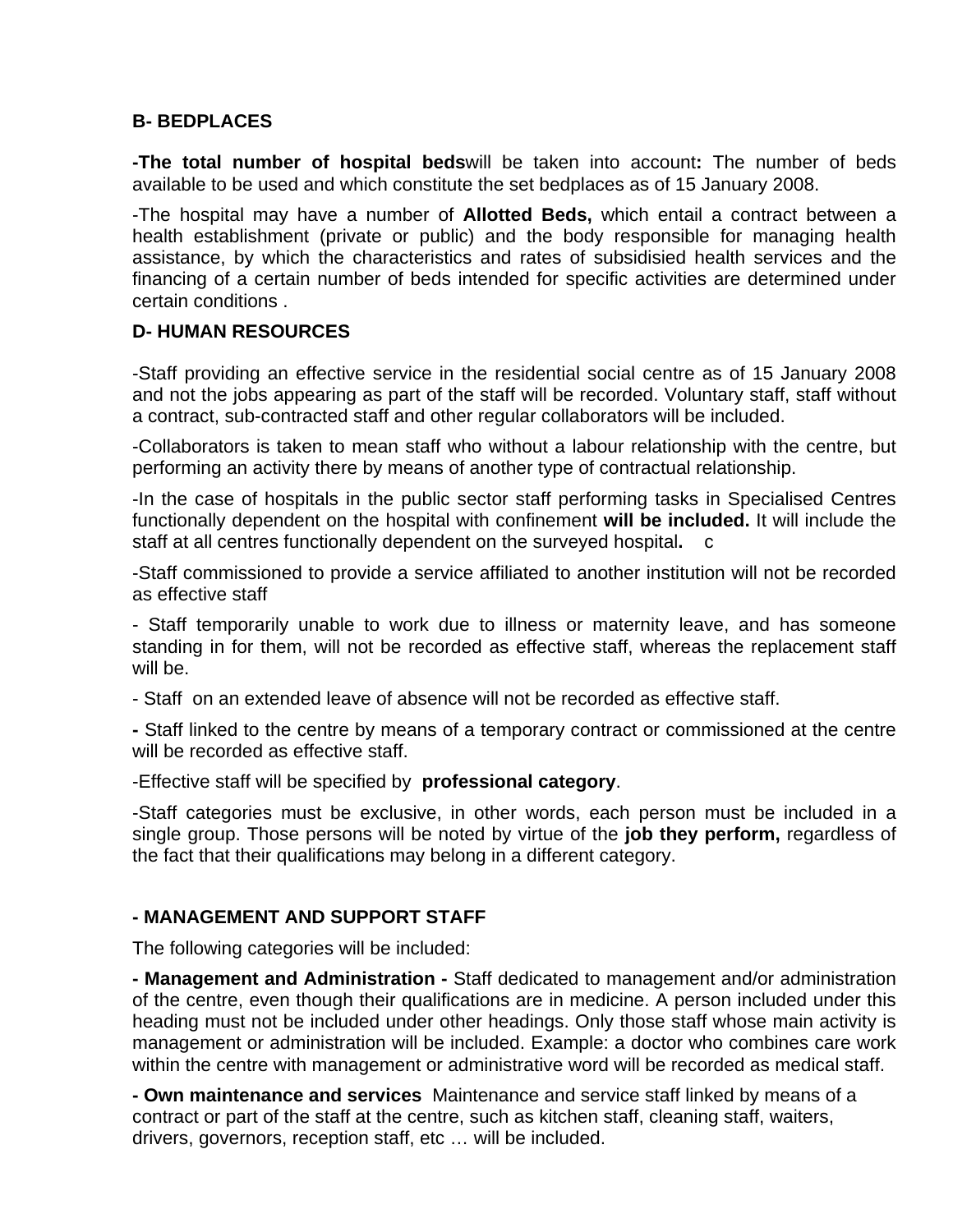**- Contracted maintenance and services** Staff providing a service in the centre but contracted by outside companies will be included, for example: cleaning, maintenance, laundry, kitchen and/or pantry, security staff and others.

**- Other support staff.** Staff not included in the previous categories will be included.

### **-TEACHING PERSONNEL**

Staff performing a teaching activity at the centre, such as teachers, primary education teachers, classroom assistants, etc.

#### **-MEDICAL STAFF:**

**-Medical staff (doctors:** This includes **graduates in** Medicine and Surgery providing a service at the centre, as of 15 January 2008. This will include: medical interns, residents, interns and voluntary helpers. They will be specified by specialisms included in the questionnaire: Geriatric Specialist, Psychiatric Specialist, Rehabilitation Specialist Any other senior medical staff (except psychosocial staff) not included in the previous categories will be included in Other medical staff.

**-Medical staff (excluding doctors):** Holders of university diplomas in nursing (specialists and non-specialists, except psychosocial staff), nursing assistants, staff holding a qualification in physiotherapy and staff holding a qualification in occupational therapy will be included. Speech therapists not included in the psychosocial staff section will not be included. Any other staff (excluding doctors) not belonging to the previous categories and performing another medical function (except psychosocial staff) such as laboratory staff will be included in Other medical staff.

## **- PSYCHOSOCIAL STAFF**

Staff dedicated to social and psychiatric care will be included, by category to which they belong: carers, assistants, teachers, speech therapists, monitors, educationalists, psychologists.

## **D.2- ACTIVITY OF MEDICAL AND PSYCHOSOCIAL STAFF IN PERSONAL CARE.**

In this section the total percentage of time on a weekday of medical and psychosocial staff dedicated to the following types of assistance will be quantified:

a) The percentage of time dedicated to assistance by psychosocial staff will be quantified, as will health staff dedicated to assisting persons in a dependency situation in**Basic Everyday Activities** such as: support and assistance with getting up, lying down, personal hygiene, getting dressed, eating and others relating to personal care such as changes in posture, mobility, temporal-spatial guidance and incontinence support.

 b) The percentage of psychosocial and health staff time dedicated to assisting persons in a dependency situation with **Other Activities such as using public transport (bus, train.), handling small objects (picking up coins, cutting with scissors), buying clothes or other items necessary for daily life will be quantified.** 

 c) **Assisting persons not in a dependency situation and other activities (scheduling, meetings, training).** 

The percentage of time dedicated to persons **NOT in ein a dependency situation,** plus the percentage of time dedicated to activities not relating to assisting persons, such as staff meetings, training courses, organising activties, etc. will be estimated. In other words, the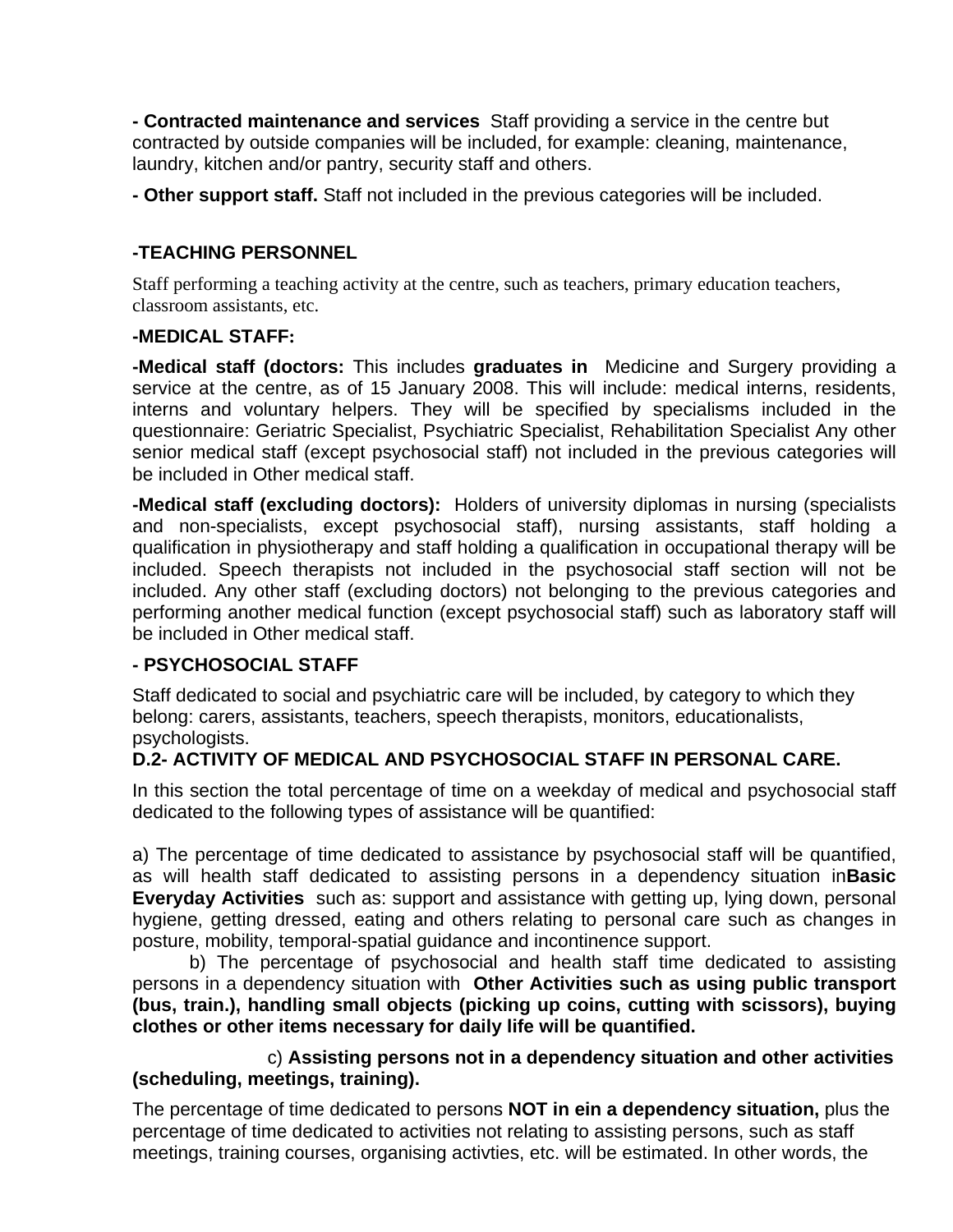estimate of the time dedicated by health and psychosocial staff to all activities not included in the previous two sections is included, therefore the sum of the three sections (a, b and c) for each type of staff must work out 100%.

## **- TOTAL CURRENT EXPENSES 2007.**

-The purpose of this section is to ascertain the operating expenditure of the centre and its structure. The**annual total expenditure for the 2007 period** will be included.

-Hospitals are obliged by virtue of the provisions regulating the subject, to keep accounts adhering closely to the accountancy planning standards.

-In the case of **specialised centres dependent on public hospitals**, expenses of specialised centres will also be included.

-It may coincide that the centre does not have accounting completely separate from the body on which it depends. Examples, in the private sector a private centre owned by an insurance company or a public centre owned by the Regional Parliament, Municipal Council or Autonomous Community. In these cases, some or even the whole expenditure by the centre surveyed may show as expenditure by the body on which the centre depends. Regardless of whether or not the body which has ownership pays, expenditure is to be allocated to the centre surveyed, requesting the information necessary in order to complete the questionnaire

**-Payment commitments acquired during during the year 2007** (except in the case of allocations for amortisation) for the concepts requested, regardless of when payment is made for these acquired commitments, will be included as expenditure.

## **1- STAFF COSTS**

This also includes fixed and temporary remunerations to centre staff. The following are included: wages and salaries (in other words, fixed and temporary remunerations of centre staff), compensation (for dismissal or early retirment), social security, other corporate costs(contributions to complementary pension systems), and other corporate costs incurred in compliance with a legal provision, or voluntarily by the company (canteen subsidies, study grants, bonus paid for life insurance contracts, accidents, illness etc….).

This will include:

## **1.a) Direct assistance staff expenditure**:

 **a .i) Medical**: doctor, holder of a university diploma in nursing, occupational therapist, speech therapist,

nursing assistant.

**a.ii) Psychosocial :** Social worker, psychologist, etc,

## **1.b) Expenditure on other staff**

 **1 Total Staff Expenditure (1.a+1.b)** 

## **2- PURCHASES**

These will be valued at acquisition price, in other words, excluding discounts, sales and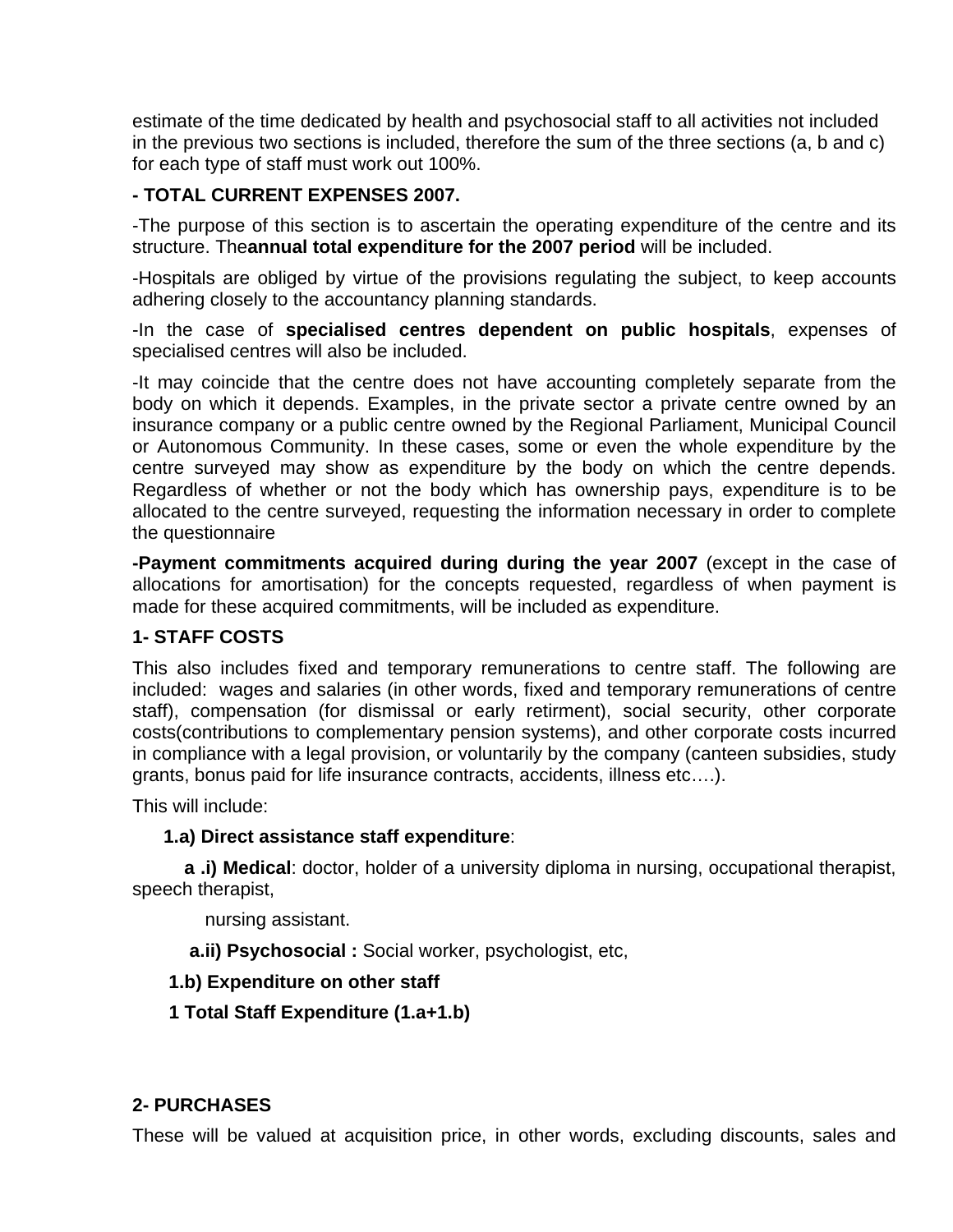commissions. Transport costs, customs and excise and taxes, excluding VAT.

Total Purchasing is divided into three sections:

## **2.a) Expenditure on materials consumed**:

## **i) - Medicines and pharmaceutical products**

 **a.ii) - Medical material consumed** (implants, ortheses and prostheses, other medical material.)

 **a.iii)- Other Purchases** (food products, clothes and accessories, underwear and footwear, other supplies,

instruments and small tools, other supplies, returns of

purchases, volume discounts on purchases.)

## **2.b) Assistance services provided by other companies or professionals.**

Expenditure on assistance services contracted by the centre, such as:

laboratory, imaging diagnostics, rehabilitation and others.

**2.c)Work undertaken by other companies:** subcontractors (meals, cleaning,

laundry**,** maintenance, security, others,).

## **2 Total Purchases (2.a+2.b+2.c)**

In section **2.a) Expenditure on materials consumed** the following are included:

In section*.***a. i) Expenditure on Medicines and Pharmaceutical Products**, expenditure on medicines and pharmaceutical products will be included.

In section*.* a.ii) Expenditure on Medical material consumed purchases of material which, while not being a pharmaceutical, is used for assisting and caring for staff attended to at the centre are included. A distinction will be made between:

1-Implants, ortheses and prostheses.

2-Other medical material consumed: radiodiagnostics material,

catheters, probes, dressings, sutures, other

disposable material.

In section *.* a.iii) Other Purchases the following will be included: purchases of clinical and non-clinical instruments and tools, purchases intended to form part of food services, purchases of textil products, of other materials, of footwear, purchases of fuel, spare parts, materials for repairs and maintenance, cleaning material and toiletries, office material, remittances returned to suppliers for non-fulfilment of the order conditions, discounts subsequent to receiving the invoice, volume discounts for purchases, discounts and similar which come about due to having reached a specific order volume.

In section **2.b Assistance services provided by other companies or professionals**the value of work or services forming part of the assistance or care provided by the surveyed centre, but entrusted to other companies or professionals will be included: care and assistance services carried out by graduates and care technicians or by companies.